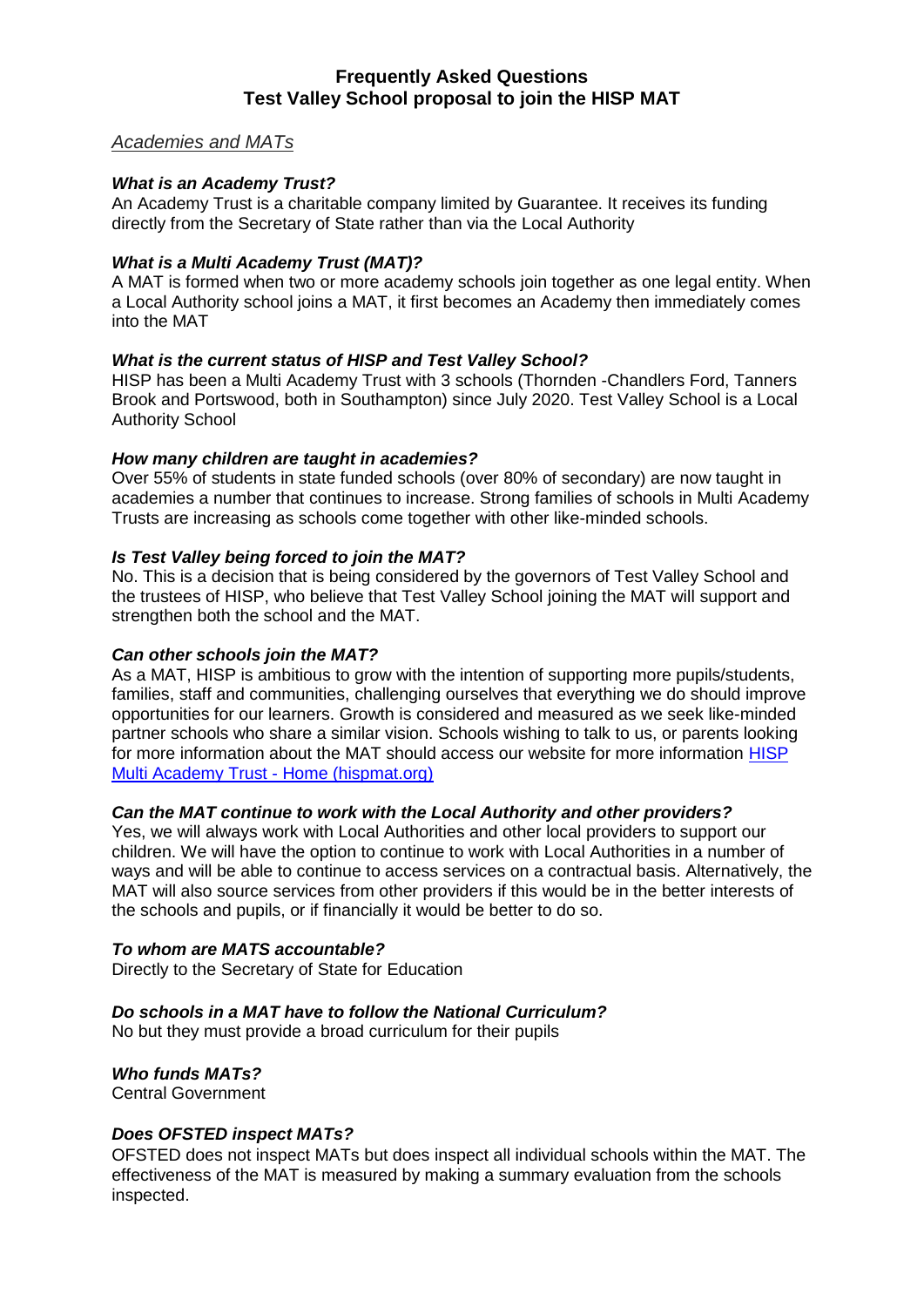# *When would Test Valley become part of the HISP MAT? What is the timeline for the change?*

The application to join HISP is likely to be submitted to the Department for Education at the end of July. Once approved, we will be able to strengthen the Senior Leadership team and appoint a new Head Teacher to be in place before the start of the academic year in September. The legal transfer will be progressed in the background and should complete within 4-6 months.

# *Benefits and Impacts on Test Valley*

# *Why are Test Valley and HISP considering this?*

Extending the HISP MAT with great schools choosing to join us, will enable our schools to work together even more closely with a commitment to do so with aspiration, continuous improvement, supportive environments and strong links to our communities. This aligned ethos and accountability will continue to strengthen opportunities for the pupils/students, staff, parents and the communities we serve, enhancing the educational experience and opportunities we can offer.

# *What are the benefits to Test Valley School?*

- High quality governance with a clear focus on strategic development, teaching and learning, and accountability
- Building growth and sustainability through strategic succession planning
- The opportunity for teachers and support staff to share good practice with specialists in other schools and to benefit from a common professional development programme
- A more resilient and flexible staffing model which reduces stretch and stress on teachers and adds real value to the education of all students in the MAT
- The ability to work with other schools, in a number of different ways and particularly through the HISP Learning Partnerships
- Efficiencies in administrative functions and joint procurement, which will help us make the most of our resources for the direct benefit of the students

# *What does this mean for the unique character of Test Valley School?*

All of the schools within HISP retain the things that make them unique in their community, including uniforms, character and local governance

# *Will we lose our independence?*

No**,** Test Valley School will retain its unique character, identity, and position within our local community

# *Is Test Valley School being merged?*

No, the proposal is to join a MAT in which Test Valley School will retain its unique character

# *Will the School Name be changed?*

No

# *Pupils /Staff/Community*

# *What does this mean for the Year 7 intake?*

Nothing will change for the pupils joining us in September. In fact, we hope that being part of HISP and having our new leadership team in place before they start will encourage even more pupils and parents to come to Test Valley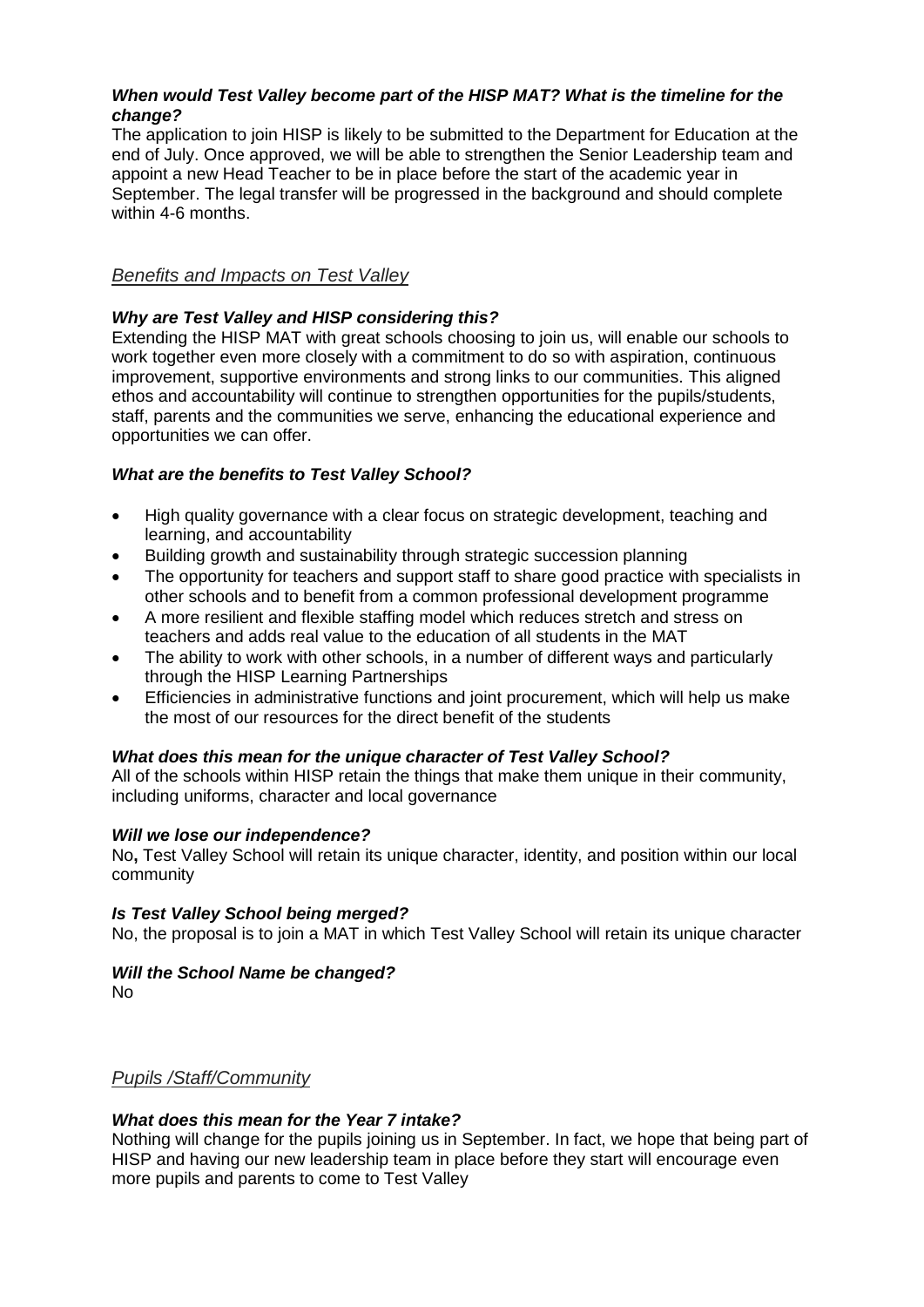### *Will the Uniform stay the same?*

Yes, MAT schools maintain their own uniforms

#### *Will bus services to the school be affected?*

No. We have an existing contract with bus companies which will continue as before.

#### *What will change for the pupils/staff this term?*

Absolutely nothing. The Senior Leadership Team remain focused on continuing our School Improvement journey and ensuring all pupils achieve their potential

#### *What does this mean for Year 11 GCSEs?*

This will not affect GCSEs in any way

#### *How will this proposed change affect the local community?*

We are involving the community in our consultation process so that wider stakeholders can help shape the school our community wants

#### *What could this do to the school catchment areas?*

Being a member of the HISP MAT does not change anything about the individual school catchment areas or pupil admissions

#### *Would the students from other schools be at a disadvantage?*

Quite the opposite. HISP has Teaching School Hub status and all students will benefit from the Maths Hub, Research Schools, Science Learning partnership and School Centred Initial Teacher Training. These entities already support significant numbers of teachers and subsequently pupils/students across our wider region.

#### *Who employs the staff?*

The staff at Test Valley will go through a TUPE (protected transfer) process and will be employed by the MAT rather than the Local Authority or single school.

### *Will the staff be dedicated to Test Valley or will they be expected to work elsewhere in the MAT?*

Within the MAT, staff can be associated with one school at which they spend their time and so our staff will continue to spend their time at Test Valley. However, HISP has some staff who are not specifically allocated to one school and can be used flexibly to support schools for short periods of time or teach in a school that has a specific need for a given academic year. During the pandemic HISP have been able to keep schools open on a number of occasions when staffing has been short by using these central staff.

#### **Can our staff work at other schools in the MAT?**

No. However, there could be exciting CPD opportunities to work with the research school or other schools or centres within the MAT.

# *How will the staff be affected in terms of working conditions?*

Staff conditions are protected by the TUPE process.

#### *Will the staff stay the same?*

We hope these changes will help us retain and grow our staff at Test Valley

# *Governance & Leadership*

#### *What will happen to the current Senior Leadership at the School?*

The acting Senior Leadership Team have done a great job maintaining momentum this year with support from Crestwood and the Local Authority. They are highly valued members of our leadership team and will have a big role to play in an expanded SLT going forward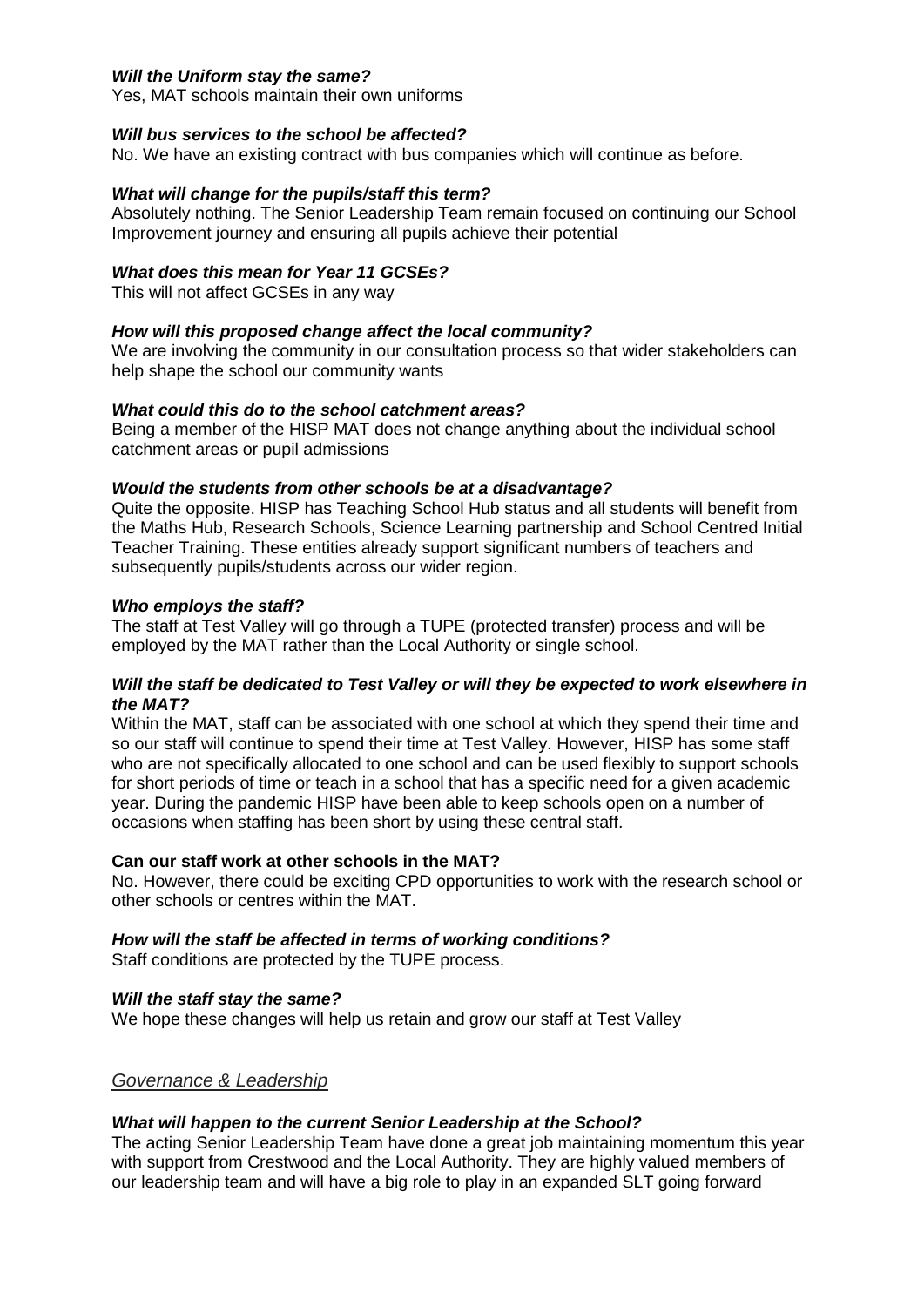### *How will governance be structured?*

In academies and MATs, the structure includes a group of Members who are similar to shareholders in a company; they appoint Trustees. The Trustees are responsible for any academy operating individually or within a MAT. Each school will have an Academy Committee with delegated powers for the specific school – similar to our current Board of Governors. The Academy Committees for TVS will include both staff and parental representation

### *Autonomy in relation to school leadership?*

The Executive Headteachers, Headteachers, Heads of School and Senior Leaders in each school are best placed to made decisions relating to students and the day to day running of each school. This would not change. But support will never be far away

### *Budgets, Resources and the TVS Site*

### *How is funding allocated in a MAT?*

Schools are allocated funding based on the number of pupils they have. This is not dissimilar to the current arrangement as a Local Authority maintained school

### *What is the impact for the 2022/2023 academic year planning and budgets?*

The budget for next year has already been recommended for approval at the next Full Governing Body meeting. The MAT would adopt this as the agreed operating budget for 2022/23

#### *Who will own the land?*

Typically, an academy leases the land from the Local Authority on a long term lease (125 years). The MAT takes responsibility and liability for the buildings and maintenance

# *How will Test Valley School site be developed by the HISP MAT?*

HISP are excited by the wonderful site and rural space we enjoy at Test Valley and will be looking to invest in the site in the same way they have already done at existing schools in the Trust. The detail will be looked at during Due Diligence but learning hubs for Science, Maths and Teacher Training serving the wider Test Valley and North Hampshire area are being considered. The playing fields, sports hall and farm area can be made more accessible for our wider community as well as the Trust

# *Does this impact on plans for the Open-Air Performance Space or Community Pool?*

The old pool area will be filled in over the summer holidays and the school is working with landscape designers to develop the ideas put forward in our pupil competition to create a vibrant open-air performance space. HISP have access to resources and expertise to help us deliver this more effectively as an asset for our community. The Governors support the new proposal for a Community Pool sited elsewhere on school grounds and have shared the headlines with HISP, who are positively disposed to the plan and will be exploring further through Due Diligence